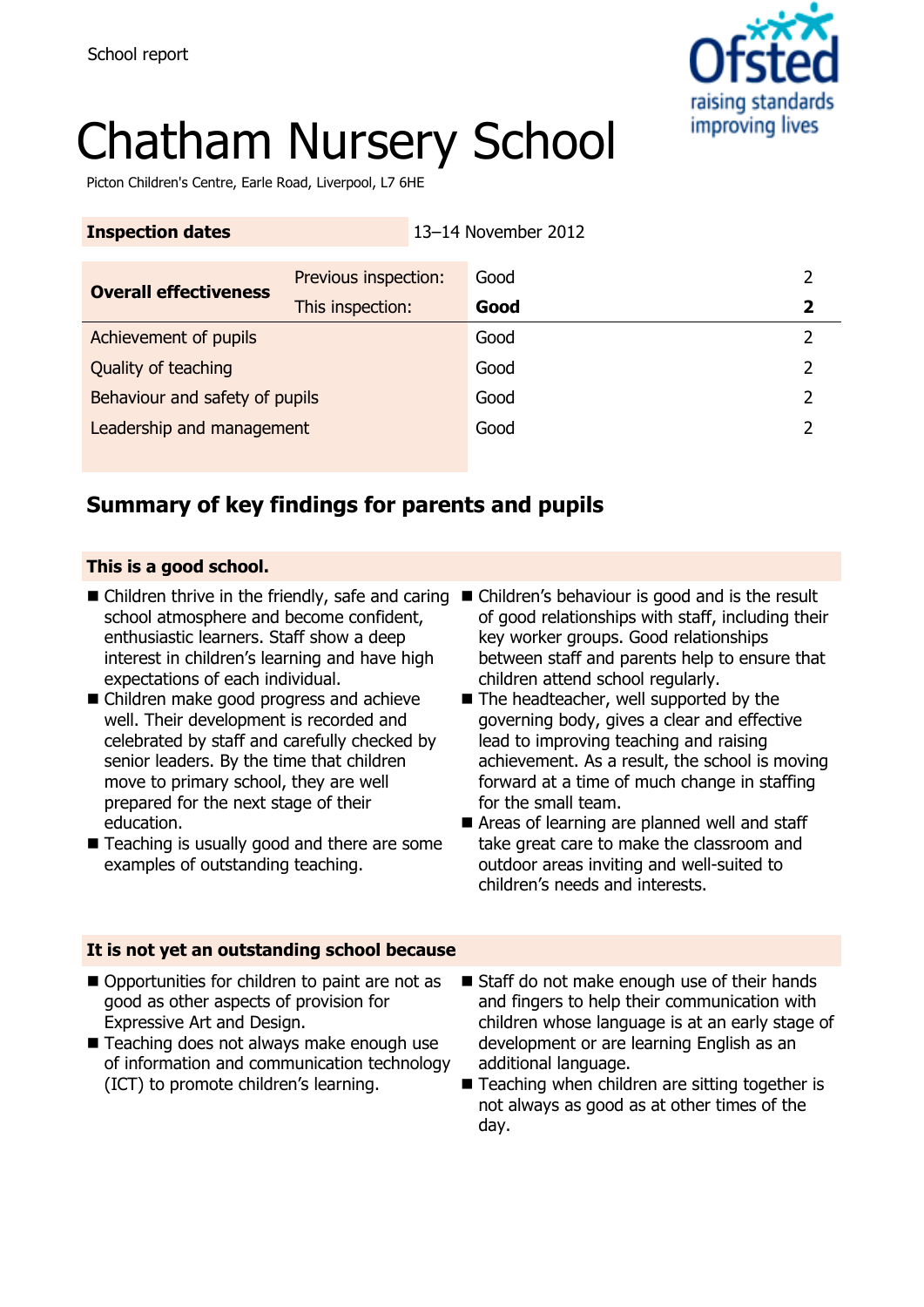### **Information about this inspection**

- The inspector observed learning and teaching in four nursery sessions and spoke to children.
- Meetings were held with members of the governing body, staff and the local authority.
- The inspector looked at a number of documents, including the school's own monitoring of teaching, assessment data, self-evaluation and the school development plans.
- There were no responses available in the online Parent View survey at the time of the inspection. However, the inspector did talk to some parents and carers.

### **Inspection team**

Tim Vaughan, Lead inspector **Her Majesty's Inspector**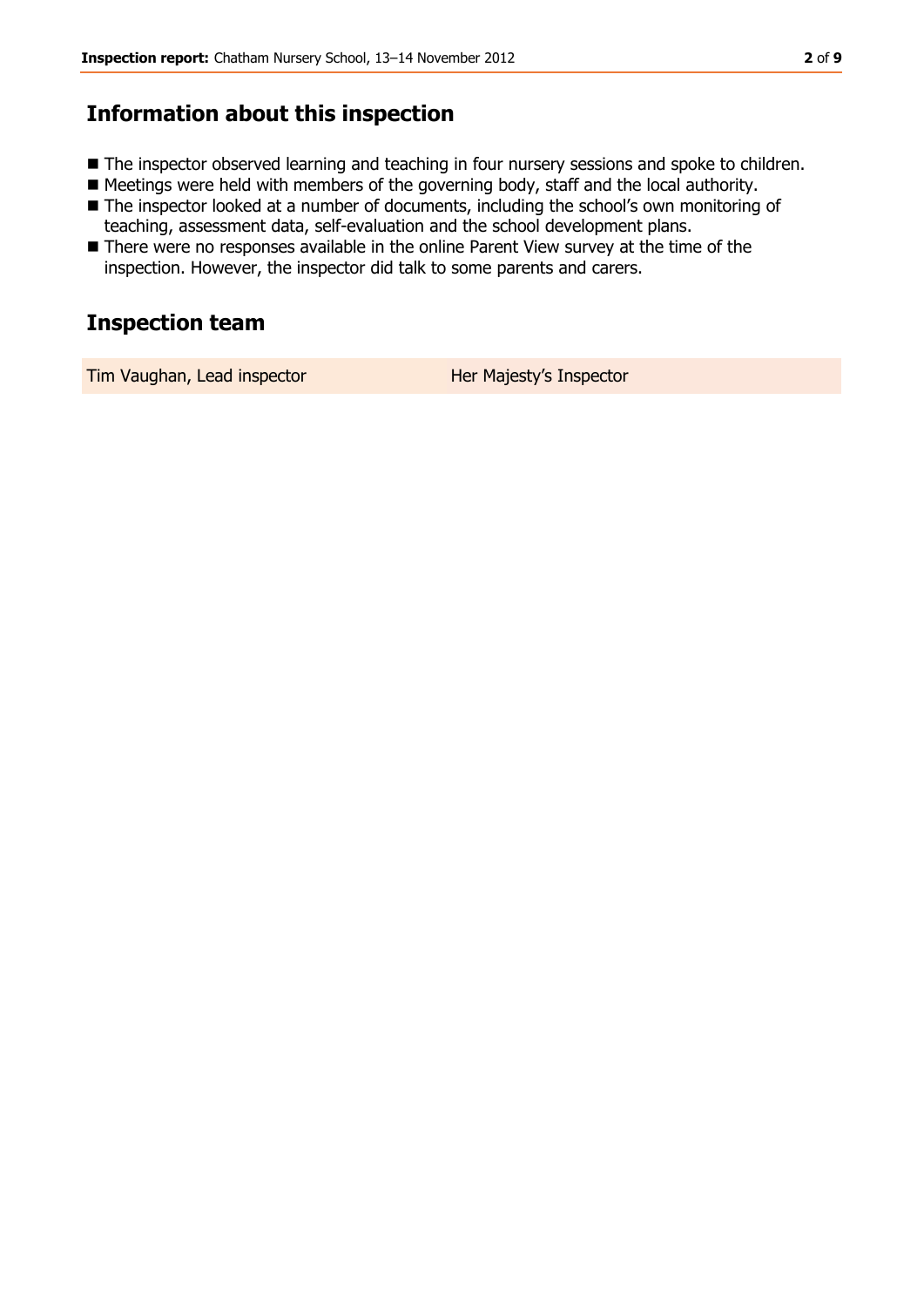## **Full report**

### **Information about this school**

- The school is smaller than the average-sized nursery school; it consists of one classroom, staffed by one teacher and two nursery nurses.
- Since 2007, the school has operated as part of a hard federation with St Hugh's Catholic Primary School, which is located close by. Both schools are led and managed by one federation headteacher and a single governing body.
- The proportion of children supported through school action is 31% and 8% are supported at school action plus or have a statement of special educational needs.
- The large majority of children are from a range of minority ethnic backgrounds.
- A small minority of children are at an early stage of learning English as an additional language.
- The school is situated within Picton Children's Centre, a phase one children's centre designated in March 2006. Neither the federated primary school nor the children's centre were part of this inspection.
- The nursery school has achieved a number of awards including Investors in People.

### **What does the school need to do to improve further?**

- **Improve teaching and learning by:** 
	- using all opportunities to use hands and fingers when communicating with children who are at an early stage of language development or learning English as an additional language
	- increasing the use of information and communication technology (ICT) in lessons
	- $-i$ mproving the provision for children to represent their ideas and feelings through painting
	- making sure that times when children sit together are as well planned as other times of the school day.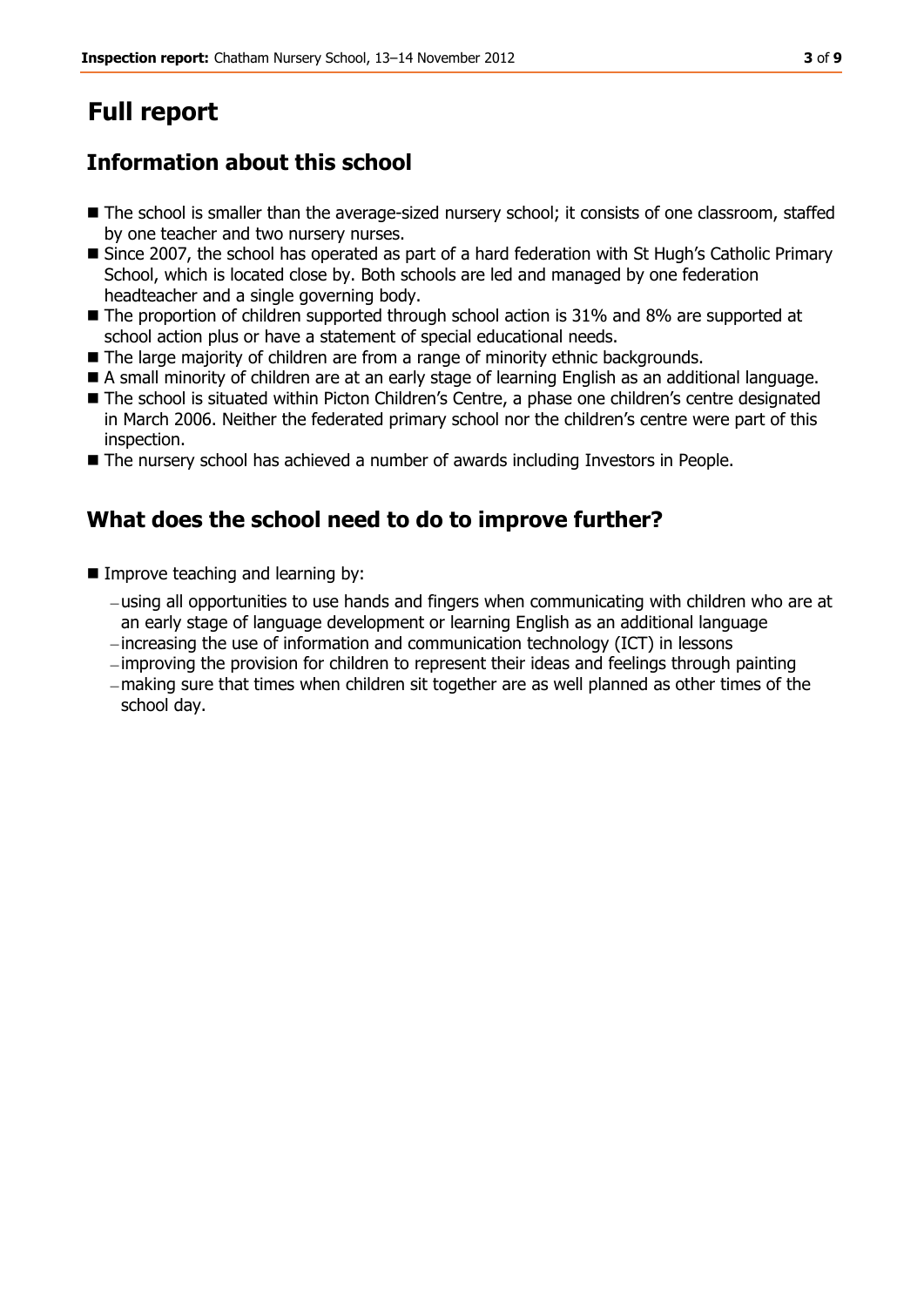### **Inspection judgements**

#### **The achievement of pupils is good**

- Children enter the school with skills, knowledge and understanding that are below those typical for their age.
- When starting at Chatham, children's skills are strongest in making relationships and gaining self-confidence. Staff build upon these skills with great success, giving children opportunities to make choices and to find, use and return resources in their play. Children discover that their classroom and playground are exciting and interesting places to learn. This is because of the planned and carefully evaluated efforts by all staff to continually improve the quality and access to the indoor and outdoor learning areas.
- By the time that children leave the school they have developed so that their achievements are broadly in line with that of other children nationally. This represents good achievement given their low starting points. Parents and carers recognise the positive impact that the school is having, for example, saying 'My child has made a lot of progress since coming to Chatham,' and, 'My child runs into school every day and misses it when they are not here'.
- Children from minority ethnic groups and those who are bilingual, for whom English is an additional language, make good progress during their time at the school. This is because key workers use their well-developed knowledge of individual children to ensure that activities are suited to children's stages of development. Together with the careful planning and extra support from the special educational needs coordinator, disabled children and children with special educational needs also make good progress.
- **E** Children make good progress because they are motivated and willing to 'have a go' at new opportunities as well as bringing together what they already know. For example, children look happily at a wide range of high-quality books and enjoy familiar stories as well as contributing with staff to making up exciting new books and stories. Opportunities to make meaningful marks and behave as a writer are widely promoted, including outdoors, where one child observed during the inspection, copied his name onto a large chalkboard then shouted 'I did it!' and keenly showed others.

### **The quality of teaching is good**

- $\blacksquare$  The quality of teaching overall is good, and although some is outstanding, teaching occasionally requires improvement. The best teaching is found across a range of activities and includes careful planning to make learning meaningful and fascinating to children.
- Activities are thoughtfully planned around children's needs and interests across the areas of learning of the Early Years Foundation Stage. All staff involve children successfully in the many opportunities to talk, listen, investigate, get involved and concentrate. As a result, children enjoy school and achieve well.
- Writing, drawing, model-making, block play, stories and puppets are promoted well by staff whereas opportunities for children to be creative through painting are limited. This means that they are not fully developing their skills to create and represent their ideas using paint.
- Children's physical development is encouraged through many opportunities for children to climb, run, cycle, slide, crawl, lift, dig, carry and stretch. This has a good impact on children's physical coordination, skill and confidence and is particularly enhanced by staff playing with and alongside individuals and groups.
- Staff give careful consideration to promote festivals such as Eid and Divali and celebrations such as Black History Month. These activities support children's spiritual, moral, social and cultural development well.
- Staff benefit from good training opportunities which have improved their teaching skills and increased their expectations of all children.
- All staff speak gently to children, often echo back to them what they have said, use reassuring facial expressions to encourage conversation and get down to children's physical level. As a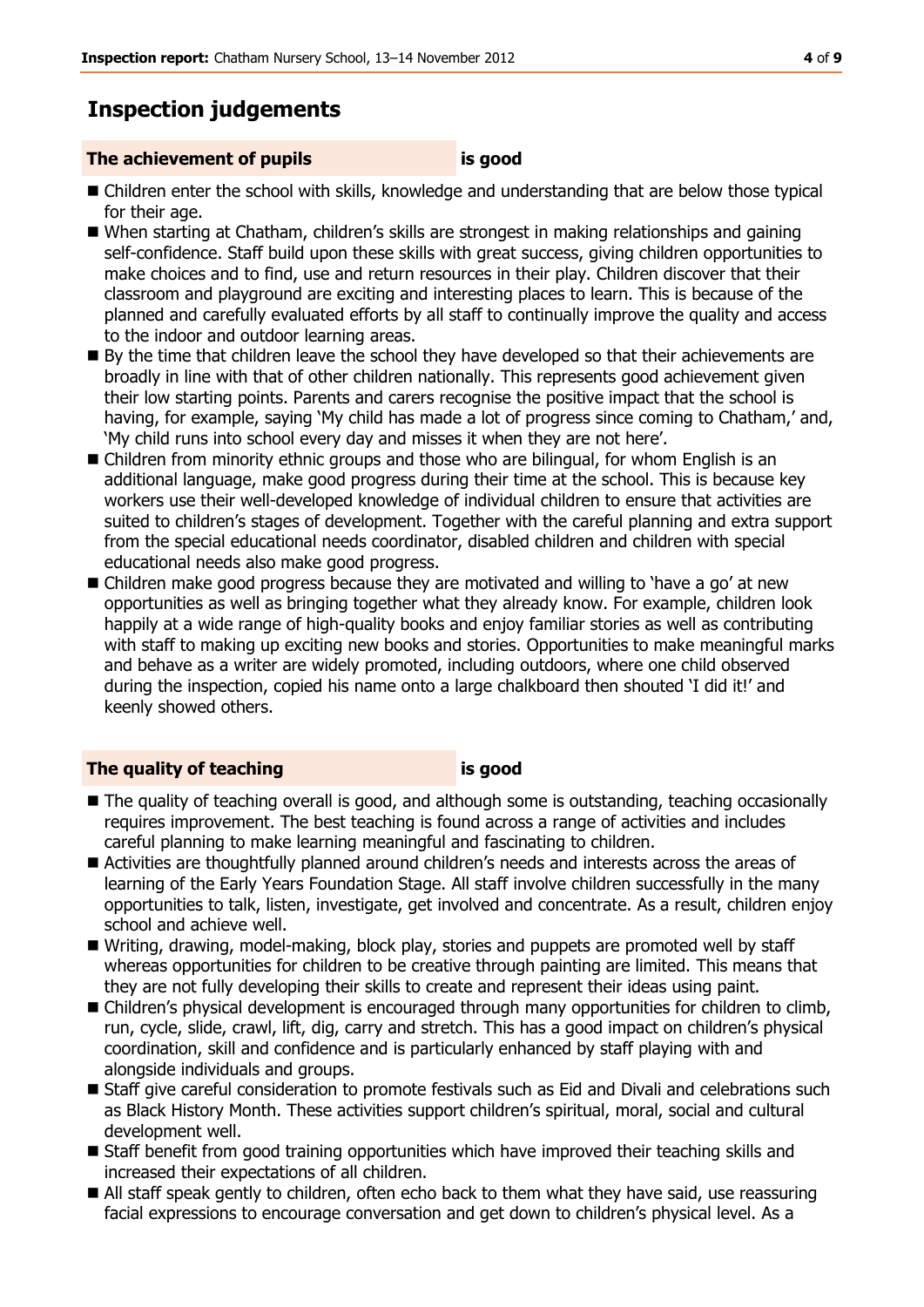result, children including those experiencing difficulties with language or learning to speak English as an additional language become confident communicators. However, staff do not make good use of their hands and fingers to help their communication with children. This prevents some children from making even greater progress in activities.

- Staff observe children regularly and listen carefully to what they say. The teacher and nursery nurses gather a range of information to make accurate assessments and use this to inform their teaching. Consequently, learning activities are interesting and relevant to children. Staff use open-ended questions successfully such as 'what happens if..?' to support children's thinking.
- Occasionally, teaching is less effective when children are sat together. At other times, opportunities are missed during nursery sessions to make frequent use of ICT.
- All staff have a good understanding of the Early Years Foundation Stage framework. They demonstrate this through their displays of children's learning in the classroom and through the excellent areas that they have created to aid their teaching both indoors and outdoors.

#### **The behaviour and safety of pupils are good**

- From the moment that children start at Chatham, all adults take a keen interest in each individual. This is helped by a clear key worker system, which means that children have an identifiable adult with whom to build a close relationship. Children say that they like being in their group with their nominated person. Parents regularly ask key workers about their child's learning and progress.
- **Staff recognise that many children need to learn about managing their feelings and behaviour.** Staff are patient and children respond well when learning about school routines and expectations. As a result, behaviour is mostly good and this is acknowledged by parents and staff.
- Children are friendly to one another and mix well together. They are accepting of differences between people, partly because the school places an emphasis upon valuing each child and family as unique. There are no recorded instances of bullying.
- Children benefit from good learning about daily routines around the school. Procedures for checking visitors and risk assessments for the outdoor area mean that the school is a safe environment. Children know how to take sensible risks in their play and know how to stay healthy by washing their hands.
- Children care about their school. They respond with enthusiasm to opportunities to tidy up at the end of activities. During the inspection, one child was observed to spontaneously select and shake the 'tidy-up time tambourine' for those children outdoors, after the teacher had already done so for children indoors.
- While attendance is not compulsory, the school promotes prompt and regular attendance as important preparation for future life. Therefore, absences or regular lateness are carefully followed up with families and links made with children's centre colleagues as appropriate.

#### **The leadership and management are good**

- $\blacksquare$  The headteacher leads teaching effectively and keeps a close eye on how well the school is doing. She makes good use of checks made about the quality of the nursery classroom and as a result her judgements and analysis are accurate. She is clear about the direction that the school must take to continue its momentum. For example, she is aware that the learning activities are good and not yet outstanding and that ICT needs to be better used in teaching.
- **Staff feel that the headteacher helps them to learn and to improve. They are confident that she** is able to recognise and sensitively support staff. This has been very important for the school during a period when the two staff sharing the one teacher post have needed to take a long period of leave from work. The replacement teacher has been supported very effectively.
- Developing the system of checking children's progress and using this information to improve was a recommendation at the previous inspection. This has been fully tackled by the school and is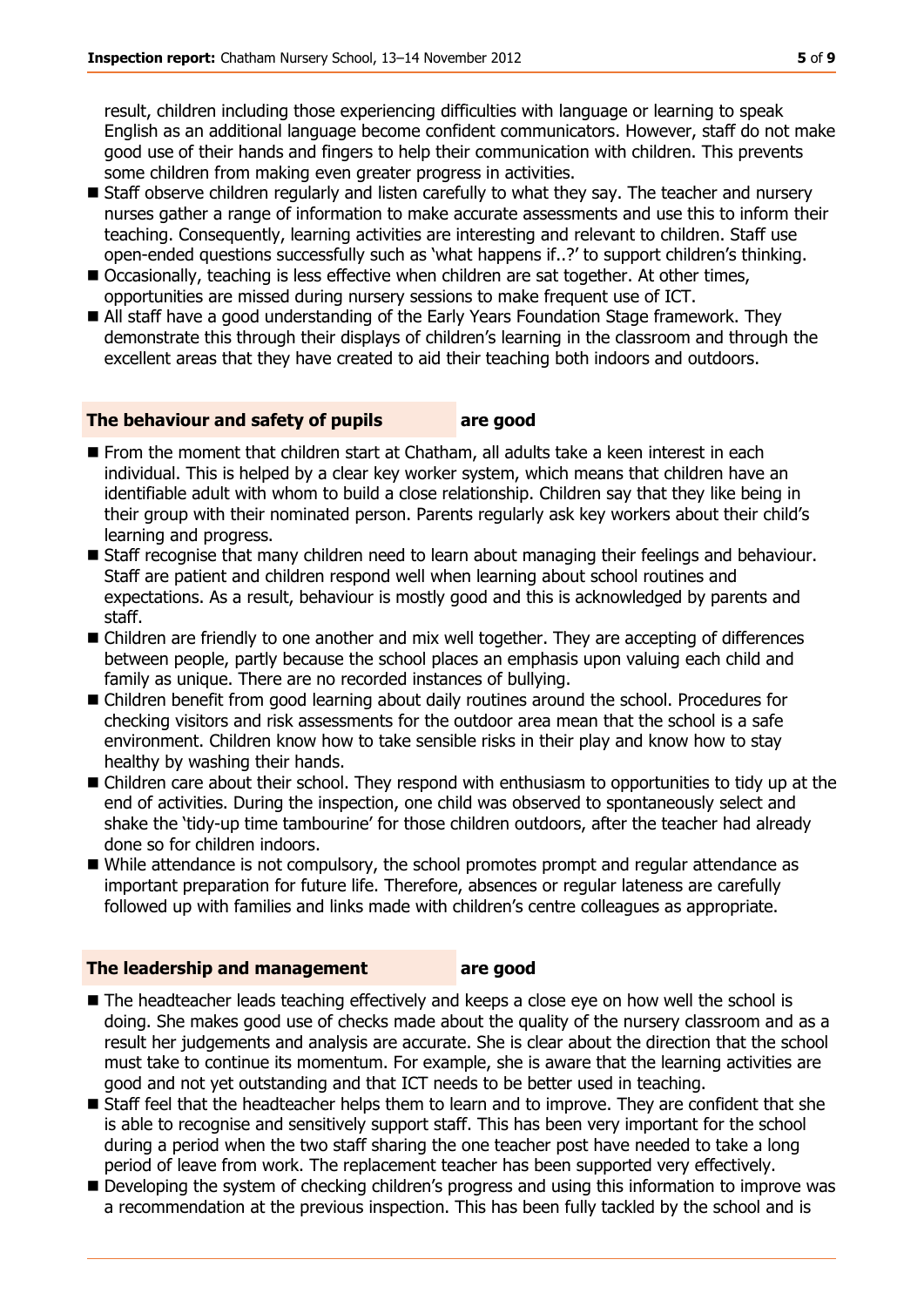now a strength of its work. These systems are used to help the good partnership with parents and carers, giving families clear advice about how to support their child's learning at home.

- The headteacher works successfully to keep herself learning and to improve the learning of all staff. As a result, the work of staff is well managed through clear individual targets, success is rewarded through levels of pay and there are good opportunities to access training.
- Safeguarding requirements are fully met and the training for staff in safeguarding is excellent. For example, recent training included learning from a review of child protection at another nursery setting. This has helped staff to gain a good understanding of safeguarding issues.
- Staff work very effectively to include all children and ensure that they have an equal chance to succeed. Children's spiritual, moral, social and cultural development is good and enhanced by trips, visitors to school and good links to St Hugh's Catholic Primary School.
- $\blacksquare$  The headteacher is open to positive debate with others and during recent upheaval in staffing has made good use of support from the governing body and the local authority. This has improved her own work and that of staff.

### ■ The governance of the school:

The governing body holds the school to account very effectively and provides a good level of challenge, including about budget issues. It knows what is happening in the school, its strengths and the areas for improvement. Effective support is given to the headteacher and members of the governing body have an accurate understanding of the quality of teaching and the links to staff pay. The governing body has a clear and shared vision for the integration of Chatham with the federated primary school and the on-site children's centre. It believes strongly in creating better services for local children and their families. Members of the governing body know families well and constantly seek to find ways that the school can better serve local needs. The governing body regularly reviews safeguarding policies and checks that children, staff and buildings are safe and secure. Members of the governing body are well-supported in their roles through regular training about safeguarding and other priorities.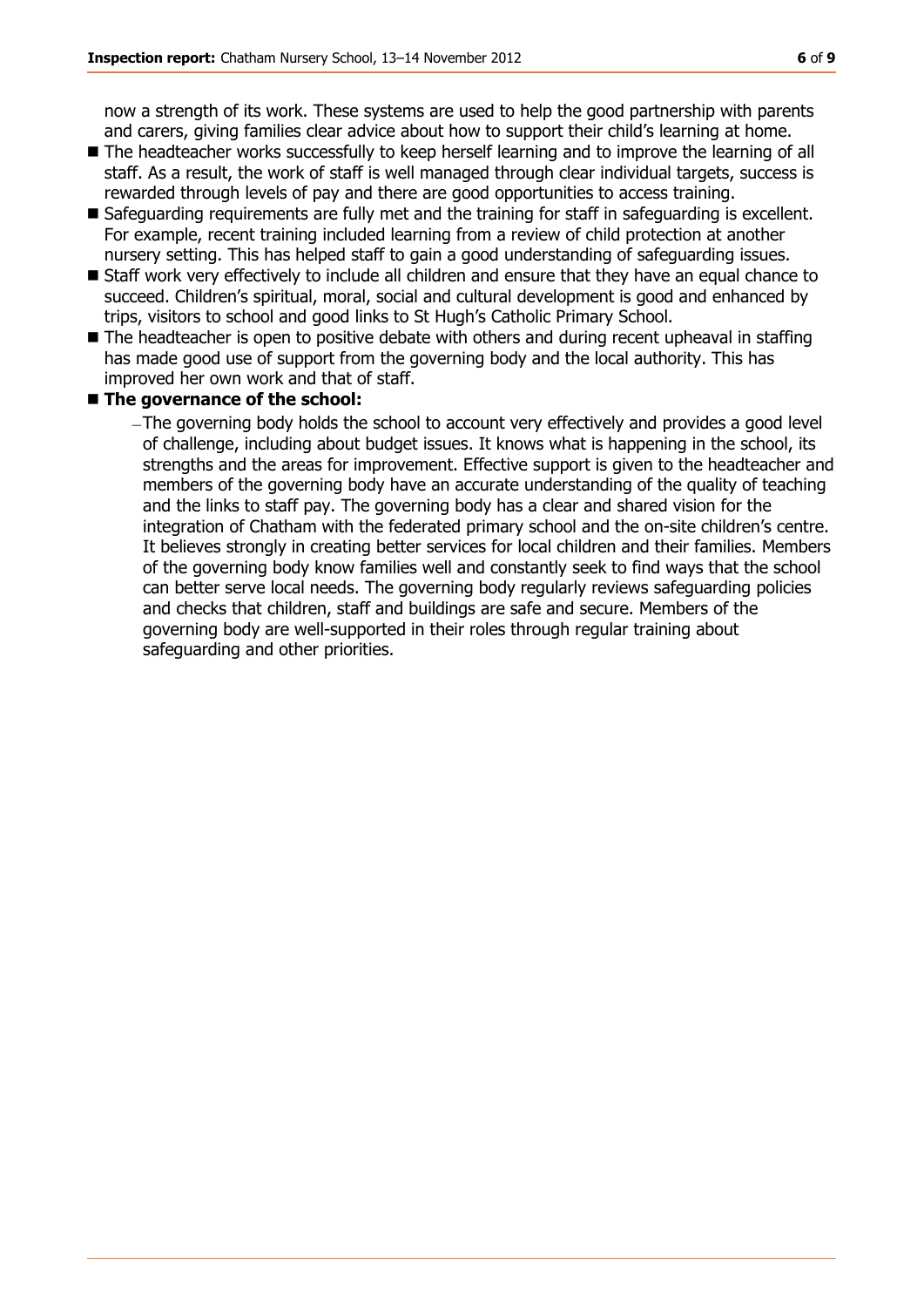## **What inspection judgements mean**

| <b>School</b> |                         |                                                                                                                                                                                                                                                                                                                                                                         |
|---------------|-------------------------|-------------------------------------------------------------------------------------------------------------------------------------------------------------------------------------------------------------------------------------------------------------------------------------------------------------------------------------------------------------------------|
| Grade         | <b>Judgement</b>        | <b>Description</b>                                                                                                                                                                                                                                                                                                                                                      |
| Grade 1       | Outstanding             | An outstanding school is highly effective in delivering outcomes<br>that provide exceptionally well for all its pupils' needs. This ensures<br>that pupils are very well equipped for the next stage of their<br>education, training or employment.                                                                                                                     |
| Grade 2       | Good                    | A good school is effective in delivering outcomes that provide well<br>for all its pupils' needs. Pupils are well prepared for the next stage<br>of their education, training or employment.                                                                                                                                                                            |
| Grade 3       | Requires<br>improvement | A school that requires improvement is not yet a good school, but it<br>is not inadequate. This school will receive a full inspection within<br>24 months from the date of this inspection.                                                                                                                                                                              |
| Grade 4       | Inadequate              | A school that has serious weaknesses is inadequate overall and<br>requires significant improvement but leadership and management<br>are judged to be Grade 3 or better. This school will receive regular<br>monitoring by Ofsted inspectors.                                                                                                                            |
|               |                         | A school that requires special measures is one where the school is<br>failing to give its pupils an acceptable standard of education and<br>the school's leaders, managers or governors have not<br>demonstrated that they have the capacity to secure the necessary<br>improvement in the school. This school will receive regular<br>monitoring by Ofsted inspectors. |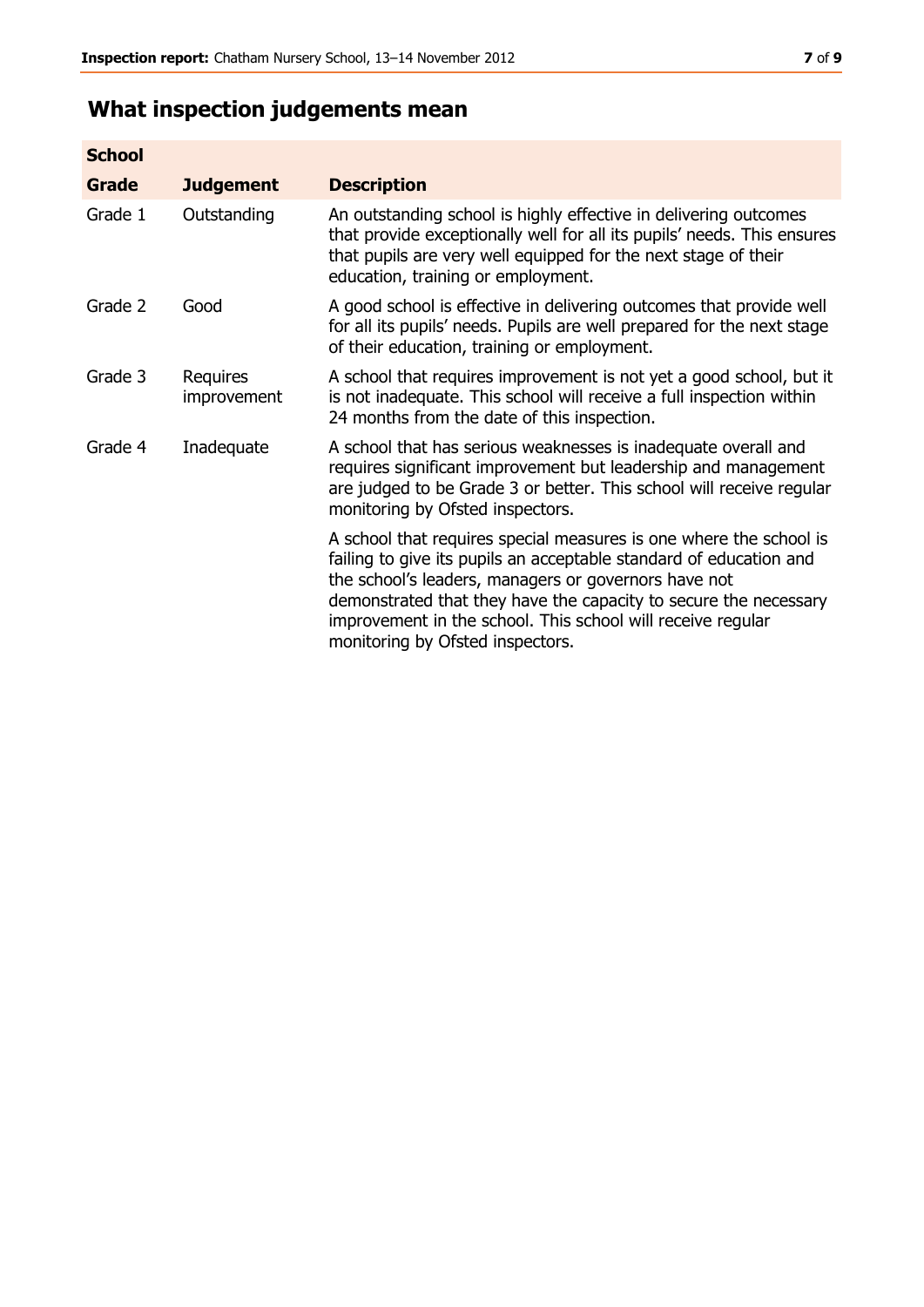### **School details**

| Unique reference number  | 104503    |
|--------------------------|-----------|
| <b>Local authority</b>   | Liverpool |
| <b>Inspection number</b> | 400718    |

This inspection of the school was carried out under section 5 of the Education Act 2005.

| <b>Type of school</b>                      | <b>Nursery</b>                           |
|--------------------------------------------|------------------------------------------|
| <b>School category</b>                     | Community                                |
| Age range of pupils                        | $3 - 4$                                  |
| <b>Gender of pupils</b>                    | Mixed                                    |
| <b>Number of pupils on the school roll</b> | 31                                       |
| <b>Appropriate authority</b>               | The governing body                       |
| <b>Chair</b>                               | Angela Glanville                         |
| <b>Headteacher</b>                         | Andrea Connearn                          |
| Date of previous school inspection         | 13 May 2010                              |
| <b>Telephone number</b>                    | 0151 233 1200                            |
| <b>Fax number</b>                          | 0151 233 1203                            |
| <b>Email address</b>                       | chatham-ao@chathamplace.liverpool.sch.uk |